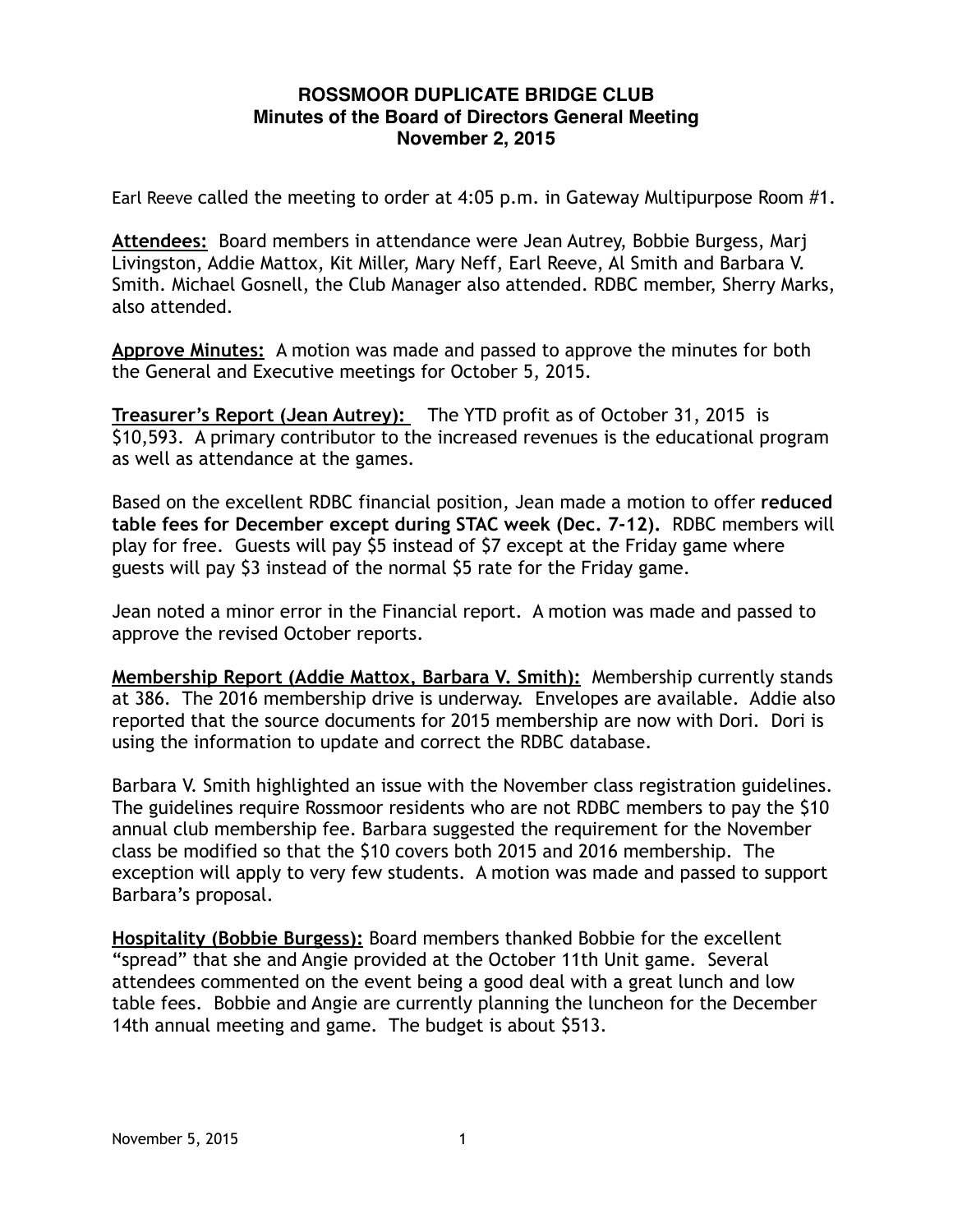## **ROSSMOOR DUPLICATE BRIDGE CLUB Minutes of the Board of Directors General Meeting November 2, 2015**

**Publicity/Sunshine Report (Kit Miller):** Kit has been busy with publicity. She is publishing articles in both the Rossmoor News and the Unit #499 Google Groups when appropriate. Upcoming articles will cover the reduced December table fees, the December 14th annual meeting, the new policy on birthday plays, and players who have 70%+ games. And if the game uses IMP scoring, it will be converted to match points and publicized when it equates to a 70%+ match point game.

**Club Manager's Report (Michael Gosnell)**: We reviewed the Action item list and then discussed the following three items:

- **Directors** Several members provided positive feedback on the newest director, Mike Kruley. Wayne Miller also expressed interest in directing at RDBC. He has trained in the Saturday game and will let Michael know his future availability.
- **2016 Equipment Forecast** In preparation of the 2016 budget, Michael discussed potential equipment needs. According to Michael, the dealing machine is working fine now but we should think about contingencies should RDBC need to replace it. The initial cost was \$5000-\$6000. Jean confirmed we have an equipment replacement fund should we need to replace it or other equipment. Some members thought we have an agreement with the Diablo Valley Bridge Club (DVBC) to provide backup to one another if needed on a short-term basis. Michael will provide the current cost of a dealing machine and explore a backup agreement with DVBC. The bridge pads and other equipment are much lower costs and not an issue at this time.
- **November 14th Swiss Teams**  Registration is underway. Sharon and Pat will direct and Michael G. will be present.

**Old Business (Earl Reeve):** Two topics were discussed:

- **Amended By-Laws** We reviewed member feedback on the proposed by-laws and agreed to incorporate the suggestions. Mary will update the proposed by-laws and post them in the Oak Room and on the website. She will also send a thank-you note to the members who provided the suggestions. Final approval will be made by a majority of the RDBC members present and in good standing during the December 14th annual meeting. The approved by-laws will appear in the 2016 RDBC Directory.
- **Revised Birthday Free-Play Policy**  As discussed in the October meeting, birthday free-plays exceed the number of RDBC members. For example, as of October 31st, 450 birthday free plays were distributed. Rather than attempt to control the freeplay use, the Board approved a motion to change the policy. The idea came from an RDBC member. Effective January 2016, RDBC will replace monthly birthday free-